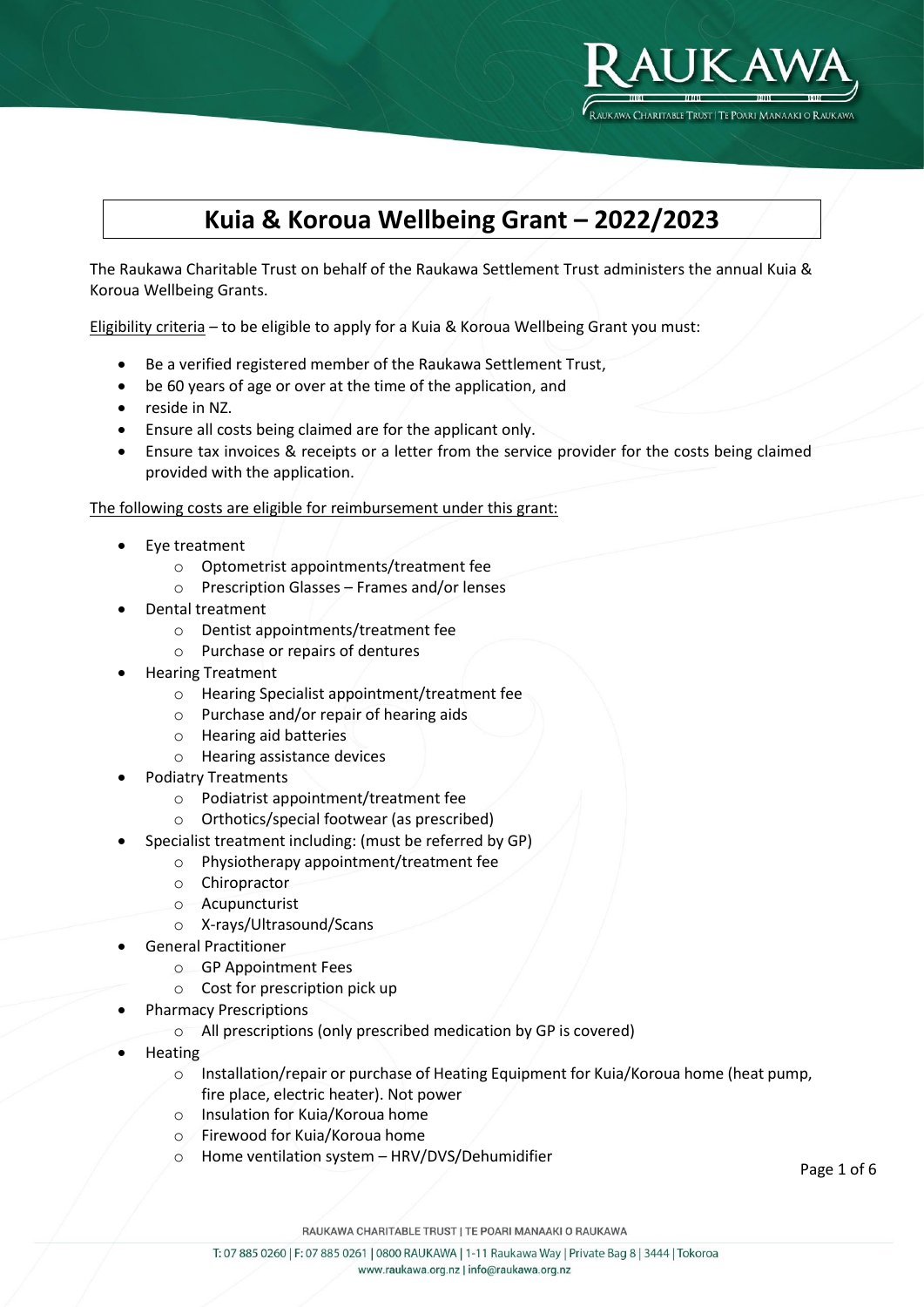- o Annual cleaning of chimneys
- Mobility Equipment
	- o Wheel chair ramps. Widening of doorways
	- o Cost for mobility card
	- $\circ$  Purchase and/or repair of mobility equipment
		- Scooter / walking frame / wheelchair
- Ambulance Fees
	- o One off ambulance fees
	- o Annual ambulance membership fees

Any cost covered by government funding is not eligible i.e.: you may only claim for the cost you have physically paid for yourself.

If the applicant would prefer that the grant is paid directly to the service provider, a letter from the service provider must be provided which quotes the total cost and outstanding amount. An example of this letter is attached to this application for your information. The letter must be on the service provider's letterhead and signed by the service provider.

### **Terms and Conditions**

- Applications will open  $1^{st}$  June and close  $31^{st}$  May each year. Late applications will not be considered.
- The Kuia & Koroua Wellbeing Grants Sub-committee will meet in June to consider all applications and grants will be made shortly thereafter.
- Applicants are encouraged to keep applying using a new application each time, until the closing date, but all grant applications will not be considered until June each year.
- An application for the Kuia & Koroua Wellbeing Grant must be completed for the grant to be paid.
- The Kuia & Koroua Wellbeing Grants Sub-Committee has delegated authority to accept or decline any application along with the level funding granted.
- All decisions are final and no disputes or correspondence will be entered into regarding any of these decisions.

#### **WHAT HAPPENS IF THE APPLICATION IS...?**

- **Approved:** You will be notified in writing. The grant will be paid either into your bank account by direct credit or paid directly to the service provider **Declined:** You will be notified, in writing, within two months after the closing date, with
- reasons why the application has been declined.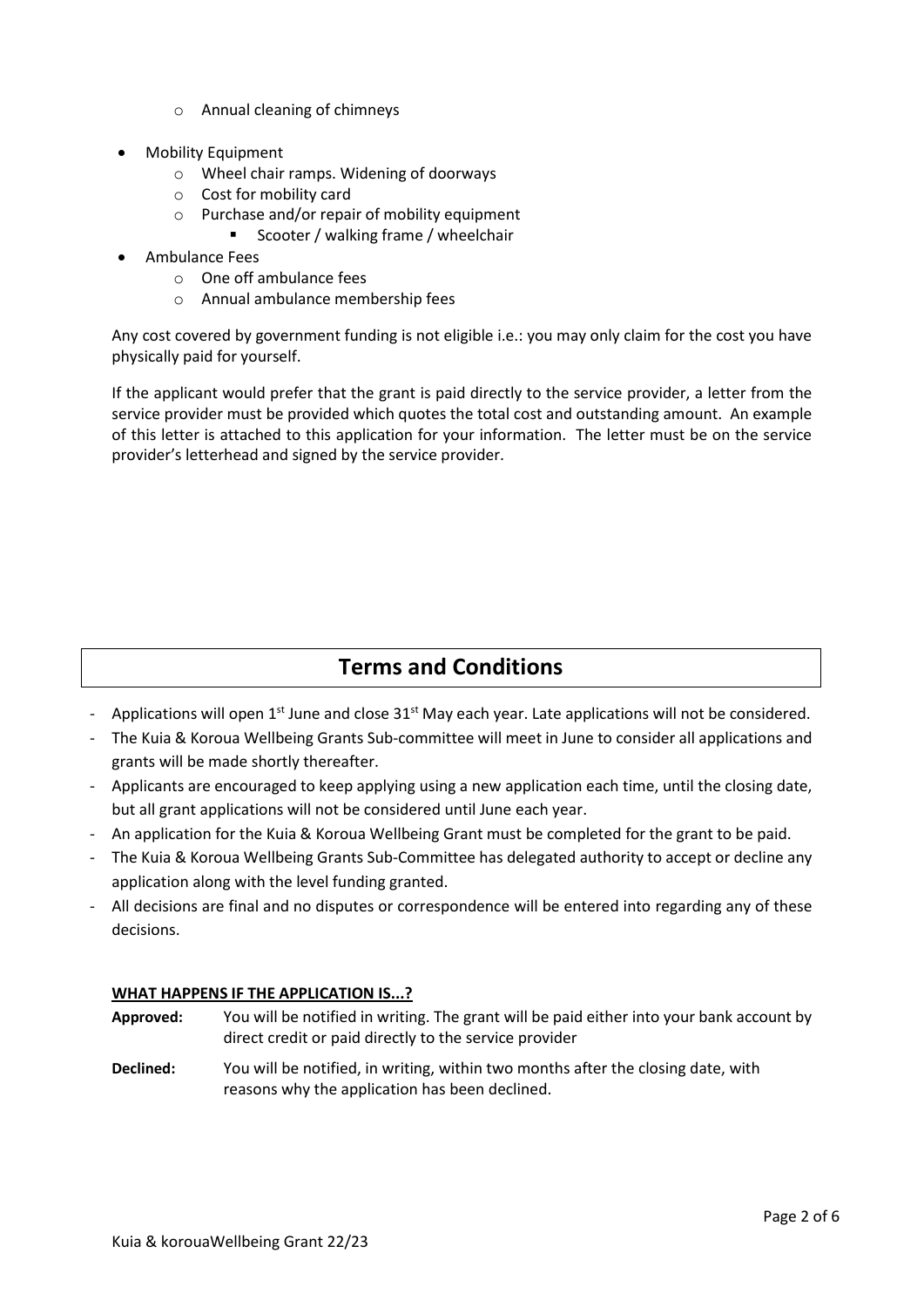**UID NO:**

# **Kuia & Koroua Wellbeing Grant Application Form**

| <b>Applicants Full Name:</b><br><u> 1980 - Jan Samuel Barbara, martin da shekarar 1980 - An tsara 1980 - An tsara 1980 - An tsara 1980 - An tsar</u> |                                                                                                                                                                                                                                |  |
|------------------------------------------------------------------------------------------------------------------------------------------------------|--------------------------------------------------------------------------------------------------------------------------------------------------------------------------------------------------------------------------------|--|
| Date of Birth:                                                                                                                                       | and the control of the control of the control of the control of the control of the control of the control of the                                                                                                               |  |
| <b>Address:</b>                                                                                                                                      |                                                                                                                                                                                                                                |  |
|                                                                                                                                                      |                                                                                                                                                                                                                                |  |
| <b>Contact Number:</b>                                                                                                                               | Home: Now You have a series of the series of the series of the series of the series of the series of the series of the series of the series of the series of the series of the series of the series of the series of the serie |  |
|                                                                                                                                                      |                                                                                                                                                                                                                                |  |
| <b>Email Address:</b>                                                                                                                                | <u> 1989 - Johann Stein, fransk politiker (d. 1989)</u>                                                                                                                                                                        |  |
| <b>BANK DETAILS</b>                                                                                                                                  |                                                                                                                                                                                                                                |  |
| Name of Bank:                                                                                                                                        |                                                                                                                                                                                                                                |  |
| <b>Account Name:</b>                                                                                                                                 | <u> 1989 - Johann Stoff, deutscher Stoffen und der Stoffen und der Stoffen und der Stoffen und der Stoffen und der</u>                                                                                                         |  |
| <b>Account Number:</b>                                                                                                                               |                                                                                                                                                                                                                                |  |

# *Please attach a bank verified printout/document of your bank account details with this application*

**Please indicate below the purpose/s of your application:** (you can indicate more than one purpose)

- o Eye Treatment
- o Dental Treatment
- o Hearing Treatment
- o Podiatry Treatment
- $\bigcirc$  Specialist Treatment (must be referred to by GP)
- $O$  GP visits
- o Pharmacy Prescriptions
- $\overline{O}$  Heating Equipment for my home (Please give a detailed explanation)
- $\overline{O}$  Mobility Equipment (Please give a detailed explanation)
- $O$  Ambulance Fees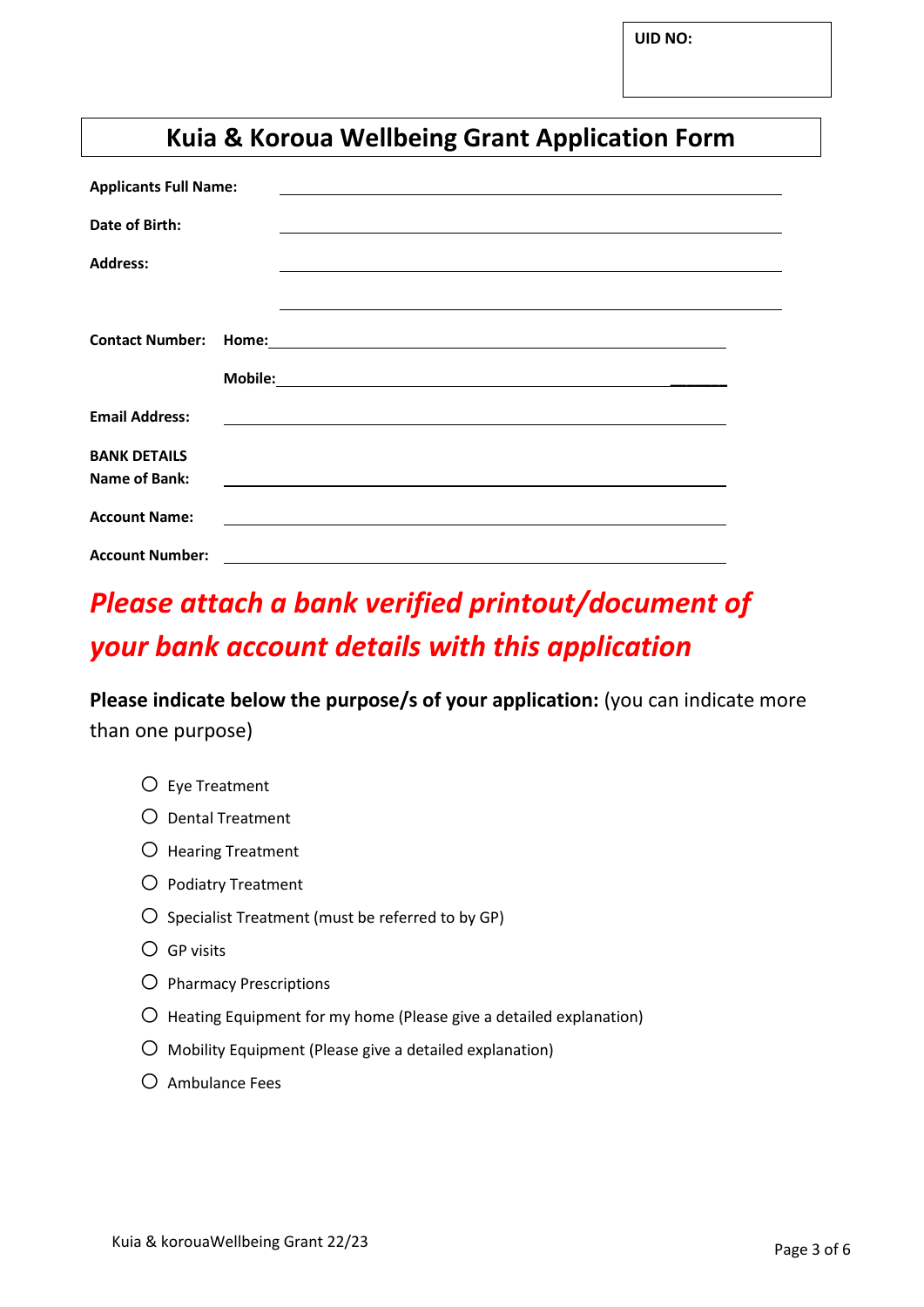Please add anything further that you think may assist in considering this application.

## **Declaration Form**

I declare that the information given in this application is true and correct and if my application is successful, I will comply with all the terms and conditions of the grant.

Pursuant to the Privacy Act 1993, I give consent for my application to be sighted by the duly elected Marae Trustee of my principal Marae.

I note that details of my application/grant may be used for publicity or statistical purposes at the discretion of the Raukawa Settlement Trust or the Raukawa Charitable Trust. (personal details EXCLUDED).

Signed by the applicant: \_\_\_\_\_\_\_\_\_\_\_\_\_\_\_\_\_\_\_\_\_\_\_\_\_\_\_\_\_\_\_\_\_\_\_\_\_\_

Date \_\_\_\_\_\_\_\_\_\_\_\_\_\_\_\_\_\_\_\_\_\_\_\_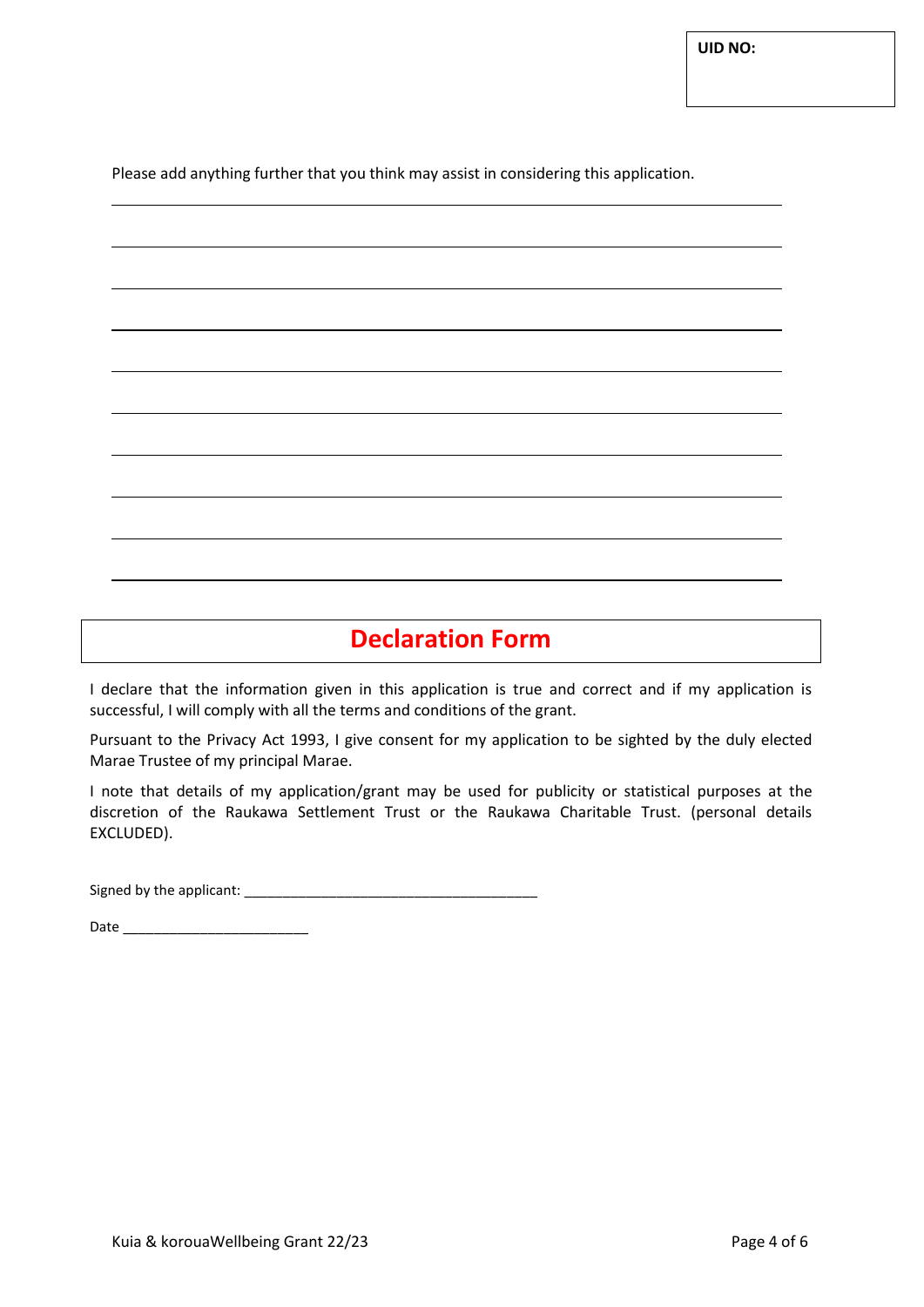# **Applicants Check List**

The following check list should be completed in full before submitting the application. DO NOT submit the application unless all information is attached or it will be rejected.

#### **Please complete:**

- $O$  Application completed in full (2 pages)
- $\bigcirc$  All receipts & tax invoices for expenses being claimed for ATTACHED
- O Bank generated deposit slip ATTACHED.
- $\bigcirc$  Completed and signed letter from the service provider, along with the invoice. (if applicable)
- o Signed Declaration Form

#### **Applications are to be posted to:**

Raukawa Charitable Trust Private Bag 8 Tokoroa 3444 Attention: Grants Administrator

**Assistance** – if you have any questions about this application, feel free to contact the Grants Administrator on 07 8850260.

#### **OFFICE USE ONLY**

| Date received:              | Registration confirmed: YES / NO    |
|-----------------------------|-------------------------------------|
| If $Yes - UID No$ :         | If No – follow registration process |
| Date entered into database: | Previous grant dates & amounts:     |
| <b>Approval Date:</b>       | Declined Date & reason              |